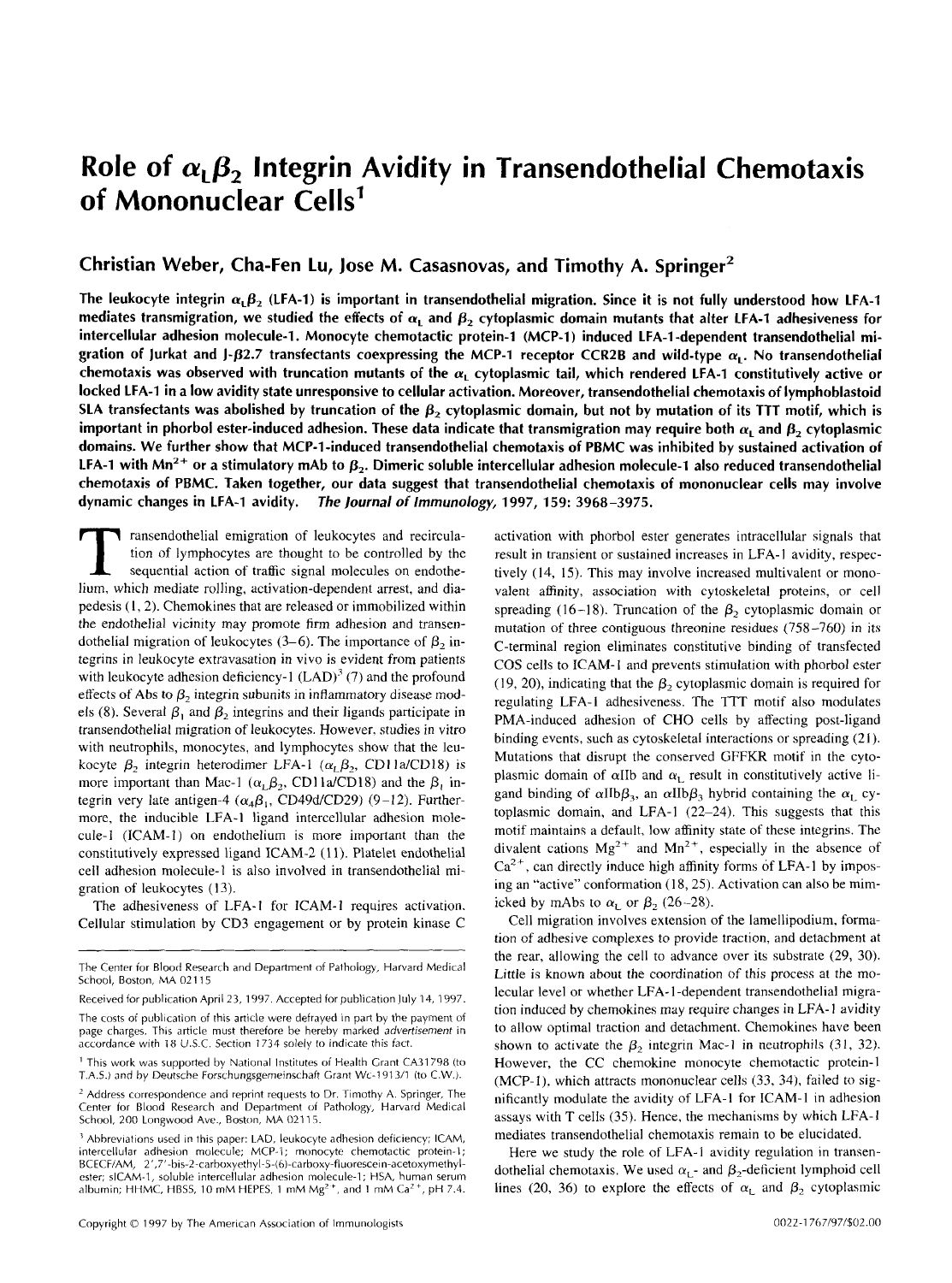domain mutations that alter LFA-I avidity and its cellular regulation. Our results suggest that transendothelial chemotaxis may involve a dynamic modulation of LFA-I avidity.

## **Materials and Methods**

## *Reagents and mAbs*

Human recombinant MCP-I was obtained from Genzyme (Cambridge, MA). Accudenz was purchased from Accurate Chemicals (Westbury, **NY),**  and **2',7'-bis-2-carboxyethyl-S-(6)-carboxy** fluorescein-acetoxy methyl ester (BCECF/AM) was obtained from Molecular Probes (Eugene, OR). **All** other reagents were purchased from Sigma Chemical Co. (St. Louis, MO). The murine IgG myeloma X63, mAbs TS1/22  $(\alpha_L)$ , TS1/18  $(\beta_2)$ (37), CBR-LFA-1/2  $(\beta_2)$  (28), and R6.5 (ICAM-1) (9) were purified with protein A. Purified mAb 5A11 (CCR2) was provided by LeukoSite, Inc. (Cambridge, MA) (38).

#### *Blood cell isolation*

Leukocyte-rich plasma was prepared from citrate-anticoagulated blood by dextran sedimentation of erythrocytes. PBMC were prepared from leukocyte-rich plasma by Ficoll-Hypaque density gradient centrifugation. Monocytes were isolated by Accudenz 1.068 hyperosmotic gradient centrifugation of leukocyte-rich plasma and separated from platelets by four washes at  $300 \times g$ , yielding approximately 85% purity (39). PBL were obtained from PBMC by plastic absorption of monocytes.

#### *J-p2.7 transfectants and SLA cell clones*

The  $\alpha_1$ -deficient Jurkat T cell clone J- $\beta$ 2.7 (36) and J- $\beta$ 2.7 transfectants expressing truncation mutants of  $\alpha_L$  ( $\alpha$ 1095\*,  $\alpha$ 1090\*) or wild-type  $\alpha_L$  $(\alpha_1$ -wt) have been described previously (24) and were maintained in RPMI 1640 medium with 10% FCS. EBV-transformed B lymphoblastoid cells (SLA) derived from a patient with severe LAD (7) and transfected with wild-type  $\beta_2$  or with  $\beta_2$  mutants  $(\beta_2$ -731<sup>\*</sup>,  $\beta_2$ -T758TT/AAA) have been described previously (20). SLA cell clones were screened for comparable  $\beta_2$  surface expression and chemotaxis across bare polycarbonate Transwell inserts (Costar, Cambridge, MA;  $5-\mu m$  pore size) to MCP-1 and maintained in RPMI 1640 medium with  $200 \mu$ g/ml hygromycin.

#### *Jurkat CCRZ transfectants*

The cDNA that encodes for MCP-I receptor B (CCR2B) (38, 40) was provided by LeukoSite. For transfection, cells were washed with PBS and incubated on ice for 5 min  $(10^7 \text{ cells}/0.5 \text{ ml} \text{ PBS})$  with 10  $\mu$ g/ml pcDNA-3/CCR2B or pcDNA-3 linearized with Scal. After electroporation (260 V, 960  $\mu$ F) with a Gene-Pulser (Bio-Rad), transfected cells were selected with G-418 (Life Technologies, Grand Island, **NY)** at 0.8 mg/ml. G-418 resistant cells were subcloned by limiting dilution. Clones expressing functional CCR2B were identified by flow cytometry and chemotaxis across bare polycarbonate Transwell inserts  $(5-\mu m)$  pore size) to MCP-1, and maintained in RPMl 1640 medium with G-418 (0.8 mg/ml).

#### *Soluble forms of /CAM-* **<sup>7</sup>**

Soluble ICAM-I (SICAM-I) was purified from mutant CHO Lec 3.2.8.1 cells that express high mannose carbohydrates by immunoaffinity chromatography with ICAM-I mAb R6.S coupled to Sepharose (41). Bivalent ICAM-I/IgA chimera (ICI-IgA) and two-domain ICAM-I (IC1-2D, domain l and 2) were previously described (42). Monomeric and dimeric forms of two-domain ICAM-I were prepared by deglycosylation of ICI-2D with endoglycosidase H, followed by separation of monomeric and dimeric forms by gel filtration **(J.** M. Casasnovas, C. Weber, and T. **A.**  Springer, unpublished data). Before assays, proteins were purified by size exclusion chromatography using a  $1 - \times 50$ -cm Sepharose 6B-CL column eluted with PBS.

#### *Cell adhesion assays*

Cell adhesion to ICAM-1 or BSA adsorbed at 10  $\mu$ g/ml onto 96-well microtiter plates was performed as previously described (43). Nonspecific adhesion was blocked with 1% HSA treated at 56°C for 2 h. Cells were HHMC (HBSS, 10 mM HEPES, 1 mM  $Mg^{2+}$ , and 1 mM  $Ca^{2+}$ , pH 7.4) labeled with the fluorescent dye BCECF-AM (1  $\mu$ g/ml) and resuspended in with 0.5% HSA. Labeled cells  $(5 \times 10^4 \text{ in } 50 \text{ }\mu\text{I})$  were added to coated wells with or without (control) stimuli and allowed to settle on ice. Plates were rapidly warmed and incubated at 37°C. The fluorescence of input and adherent cells was quantified with a Fluorescence Concentration Analyzer (lddex, Westbrook, ME). Nonadherent cells were removed by a standardized washing procedure in a Microplate Autowasher EL-404 (Bio-Tek Instruments, Winooski, VT) with HHMC (39). Specific binding was expressed as a percentage of input after subtracting background binding to BSA-coated wells.

#### *Flow cytometry*

Transfectants were reacted with mAbs in HHMC and *0.5%* HSA, stained with FITC goat anti-mouse IgG mAb (Zymed, San Francisco, CA), and analyzed by flow cytometry in a FACScan (Becton Dickinson, Mountain View, CA). Staining of HUVEC showed expression of ICAM-I, but not VCAM-I, and concentrations of mAbs for blocking experiments were saturating (data not shown).

#### *Transendothelial chemotaxis assay*

Isolation and culture of HUVEC and transendothelial migration assays were previously described (34, 39). HUVEC were grown on collagencoated 6.5-mm-diameter Transwell inserts  $(8-\mu m)$  pore size). MCP-1 in assay medium (RPMI 164O/medium 199 and 0.5% HSA) was added to 24-well tissue culture plates. Transwells were inserted, and cells were added to the top chamber. A dilution of cells served as a measure of input. For inhibition studies, transfectants or mononuclear cells were preincubated with the  $\alpha_L$  mAb TS1/22 on ice, and HUVEC were preincubated with ICAM-I mAb R6.5 or isotype control X63 for 20 min. Monocytes were allowed to transmigrate for 1 h, and PBL or PBMC were allowed to transmigrate for 3 h. Input and transmigrated cells were detached with *S* mM EDTA and counted by flow cytometry with monocytes: lymphocytes were resolved by light scatter gates. Jurkat and SLA transfectants were labeled with BCECF/AM and allowed to migrate for 3 h. Input and migrated cells were counted by fluorescence microscopy.

## **Results**

## *Effect of*  $\alpha$ *<sub>1</sub> cytoplasmic domain mutations on transendothelial chemotaxis*

To study the relationship between LFA-I avidity and transendothelial chemotaxis, we tested the effect of  $\alpha_1$  cytoplasmic domain mutations on adhesion to ICAM-I and transendothelial migration induced by MCP-1. Mutant  $\alpha_L$ -deficient Jurkat J- $\beta$ 2.7 cells (36) expressing wild-type  $\alpha_L$  ( $\alpha_L$ -wt) or  $\alpha_L$  truncated before ( $\alpha$ 1090<sup>\*</sup>) or after  $(\alpha 1095^*)$  the GFFKR motif (24) were transfected with MCP-1 receptor CCR2B cDNA or vector alone. Clones with comparable surface expression of both CCR2 and  $\alpha_1$  were selected for further analysis (Fig. 1A). Adhesion to ICAM-1 of  $\alpha_L$ -deficient  $J-\beta$ 2.7 cells expressing CCR2B was undetectable and was not stimulated by MCP-1, PMA,  $Mn^{2+}$ , or an activating mAb to the  $\beta_2$ subunit, CBR-LFA-1/2 (Fig. 1B). By contrast, transfectants coexpressing  $\alpha_1$ -wt and CCR2B, like wild-type Jurkat cells, showed stimulation of binding to ICAM-1 with PMA,  $Mn^{2+}$ , or CBR-LFA-1/2 mAb. However, stimulation with MCP-I at various concentrations ( 1-100 ng/ml) for *5,* 15, or 30 min had no effect on adhesion (Fig. *1B* and data not shown), as previously seen with lymphocytes (35). Transfectants coexpressing CCR2B and mutant  $\alpha$ 1090<sup>\*</sup>, which lacks the GFFKR motif, showed constitutively high binding to ICAM-1 that could not be further stimulated with any agonist. Transfectants coexpressing CCR2B and mutant  $\alpha$ 1095<sup>\*</sup> showed little binding to ICAM-1, and binding could be activated with  $Mn^{2+}$  or CBR-LFA-1/2 mAb but not with the cellular agonists PMA or MCP-1 (Fig.  $1B$ ). Binding was inhibited by mAbs to  $\alpha_L$  and ICAM-1 (not shown). Thus, the truncation mutants  $\alpha$ 1090\* and  $\alpha$ 1095\* appear to lock LFA-1 in a high avidity state or a low avidity state, respectively.

Transmigration of PBL across uncoated filters is not inhibited by mAbs to integrin subunits (I I). This suggests that migration in the bare filter system may serve as a measure of cell motility independent of integrins. Jurkat cells, J- $\beta$ 2.7 cells, and  $\alpha$ <sub>r</sub>-wt or mutant  $\alpha_L$  transfectants expressing similar levels of CCR2B revealed comparable spontaneous and MCP- 1 -induced migration across bare filters (Fig. 1C). MCP-1 did not affect the migration of mock CCR2B transfectants (Fig.  $1C$ ). Migration was chemotactic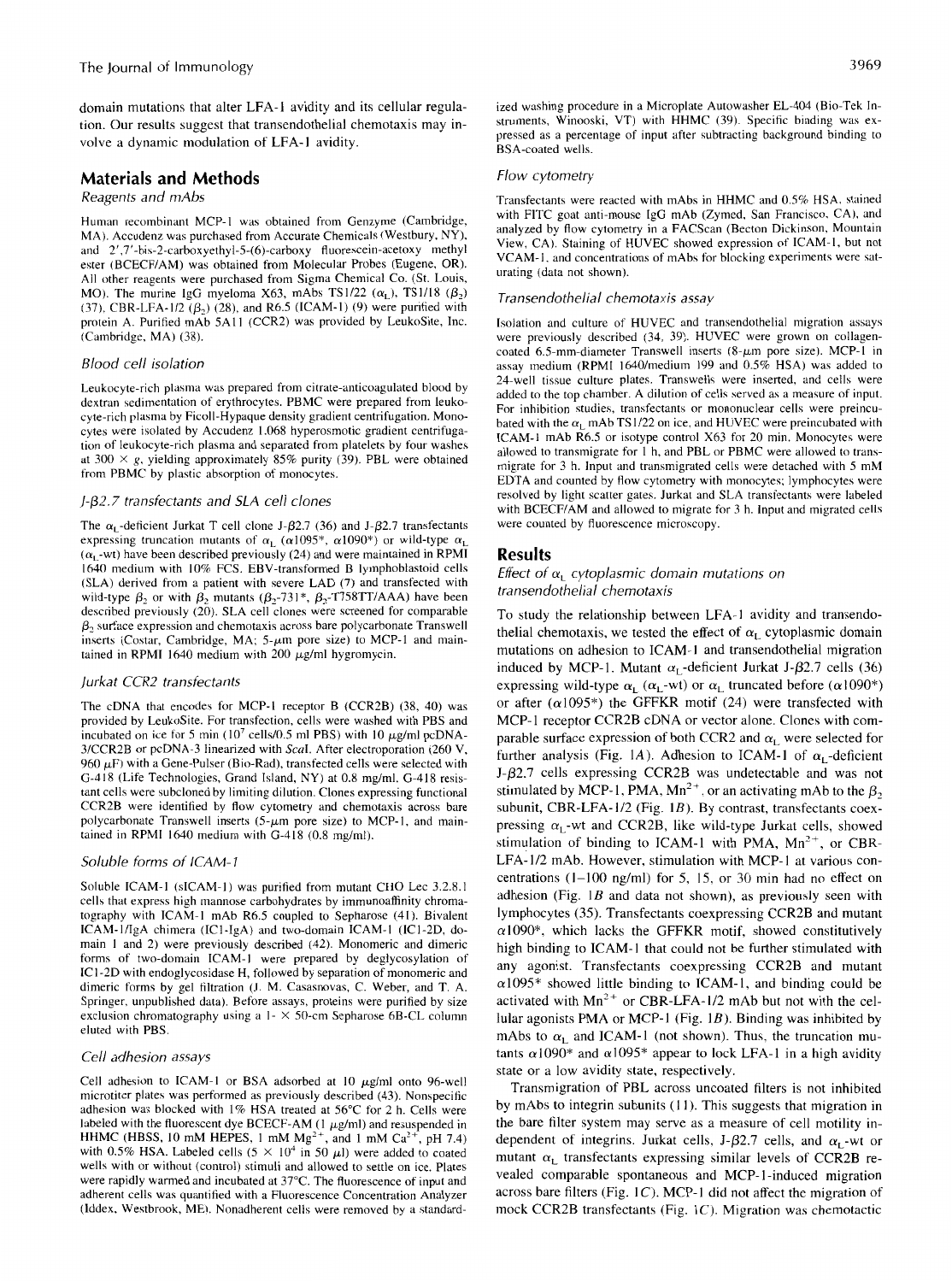

**FIGURE 1.** Effect of  $\alpha_1$  mutations on adhesion to ICAM-1 and transendothelial chemotaxis. *A*, Surface expression of CCR2 and  $\alpha_L$  in Jurkat and J- $\beta$ 2.7 cells after transfection with CCR2B and wild-type  $\alpha_L$  ( $\alpha_L$ -wt) or  $\alpha_L$  cytoplasmic domain mutants truncated before ( $\alpha_L$ -1090\*) or after  $(\alpha, -1095^*)$  the GFFKR motif. Cells were reacted with mAb to CCR2 (5A11),  $\alpha_1$  (TS1/22), or isotype control and subjected to immunofluorescence flow cytometry. B, Adhesion to ICAM-1 of Jurkat cells and J- $\beta$ 2.7 transfectants expressing CCR2B. Cells were subjected to adhesion assays on ICAM-1 in the presence of MCP-1 (50 ng/ml), PMA (100 nM), Mn<sup>2+</sup> (1 mM), or CBR-LFA-1/2 mAb (1 µg/ml) for 30 min. C and *D*, Spontaneous migration and chemotaxis to MCP-1 (50 ng/ml) of mock- and CCR2B-transfected Jurkat cells and J- $\beta$ 2.7 transfectants across bare polycarbonate filters with 5-um pore size (C) or filters coated with endothelial monolayers (D). Some transfectants were preincubated with a mAb (TS1/22; 10  $\mu$ g/ml) to  $\alpha_L$  (D). The data in *B* through *D* are the mean  $\pm$  SD of three independent experiments performed in duplicate.

rather than chemokinetic and was not altered by LFA-1 mAbs (not MCP-1 induced transendothelial chemotaxis of wild-type Jurkat shown). This confirmed that chemotaxis in the bare filter assay did not cells or  $\alpha_1$ -wt tran shown). This confirmed that chemotaxis in the bare filter assay did not cells or  $\alpha_L$ -wt transfectants, but not of  $\alpha_L$ -deficient J- $\beta$ 2.7 cells involve LFA-1 and indicated that the transfectants had equivalent in-<br>(Fi involve LFA-1 and indicated that the transfectants had equivalent in-<br>trinsic motility and CCR2B function. This enabled us to compare their<br>CCR2B. Inhibition with the  $\alpha_1$  mAb TS1/22 confirmed that mitrinsic motility and CCR2B function. This enabled us to compare their CCR2B. Inhibition with the  $\alpha_L$  mAb TS1/22 confirmed that mi-<br>chemotaxis across filters covered with endothelial monolayers. gration was LFA-1 depende gration was LFA-1 dependent (Fig. 1D). The  $\alpha$ 1090\* transfectants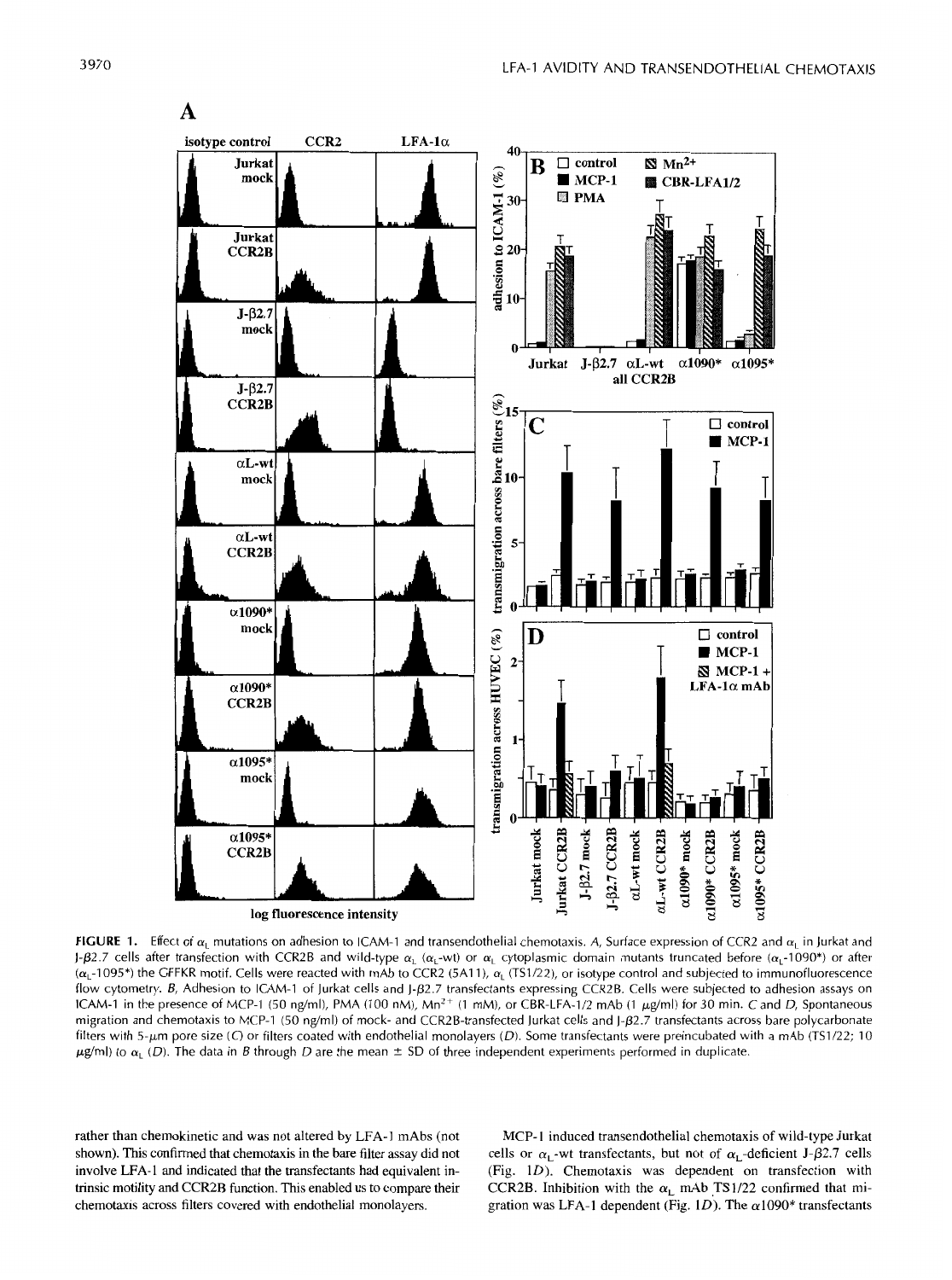

**FIGURE 2.** Effect of  $\beta_2$  mutations on adhesion and transendothelial chemotaxis. A, Surface expression of  $\beta_2$  in SLA cells transfected with wild-type  $\beta_2$  ( $\beta$ 2-wt) or the mutants  $\beta_2$ -731\* or  $\beta_2$ -T758TT/AAA. Cells were reacted with mAb to  $\beta_2$  (TS1/18) or isotype control and subjected to immunofluorescence flow cytometry. *6,* Adhesion of SLA transfectants to [CAM-1. Cells were subjected to adhesion assays on ICAM-1 in the presence of MCP-1 (50 ng/ml), PMA (100 nM), Mn<sup>2+</sup> (1 mM), or CBR-LFA-1/2 mAb (1 μg/ml) for 30 min. C and *D*, Spontaneous migration and chemotaxis to MCP-1 (50 ng/ml) of SLA transfectants across bare polycarbonate filters with 5-um pore size (C) or filters coated with endothelial monolayers (D). Some transfectants were preincubated with a mAb (TS1/22; 10  $\mu$ g/ml) to  $\alpha_L$  (D). The data in *B* through D are the mean  $\pm$  SD of three independent experiments performed in duplicate. Statistical analysis of variance with multiple Comparison shows that the MCP-1-induced migration of wt- $\beta_2$  transfectants is significantly increased compared with that of controls ( $p < 0.05$ ).

that expressed constitutively active LFA-1 showed minimal spontaneous or MCP-1-induced transendothelial migration (Fig.  $1D$ ). Similar results were obtained with transfectants expressing an  $\alpha_L$ mutant that contains an internal deletion of the GFFKR motif and also renders LFA-1 constitutively active (not shown). The  $\alpha$ 1095\* transfectants expressing LFA-1 that was inactive and was unresponsive to stimulation with PMA also failed to undergo transendothelial chemotaxis in response to MCP-I (Fig. **1D).** Thus, transendothelial migration may require the  $\alpha_L$  cytoplasmic tail. Our data suggest that high or low avidity states of LFA-1 that cannot be modulated by cellular activation do not support transendothelial chemotaxis.

## *Effect of*  $\beta$ *<sub>2</sub> cytoplasmic domain mutations on transendothelial chemotaxis*

To study the role of the  $\beta_2$  cytoplasmic tail in transendothelial chemotaxis, we used an EBV-transformed  $\beta_2$ -deficient lymphoblastoid B cell line (SLA) transfected with wild-type  $\beta_2$  ( $\beta_2$ -wt),  $\beta_2$ -731\* (cytoplasmic tail truncation), or  $\beta_2$ -T758TT/AAA (exchange of TTT 758-760 to AAA) (20). Mock-transfected SLA cells did not express  $\beta_2$  (Fig. 2A) and did not bind to ICAM-1 after stimulation (Fig. 2B). We selected  $\beta_2$ -transfected SLA clones with comparable  $\beta_2$  surface expression (Fig. 2A). Wild-type  $\beta_2$  restored binding to ICAM-1 upon stimulation with PMA,  $Mn^{2+}$ , or CBR-LFA-1/2 mAb (Fig. *2B).* Binding was inhibited by mAbs to LFA-I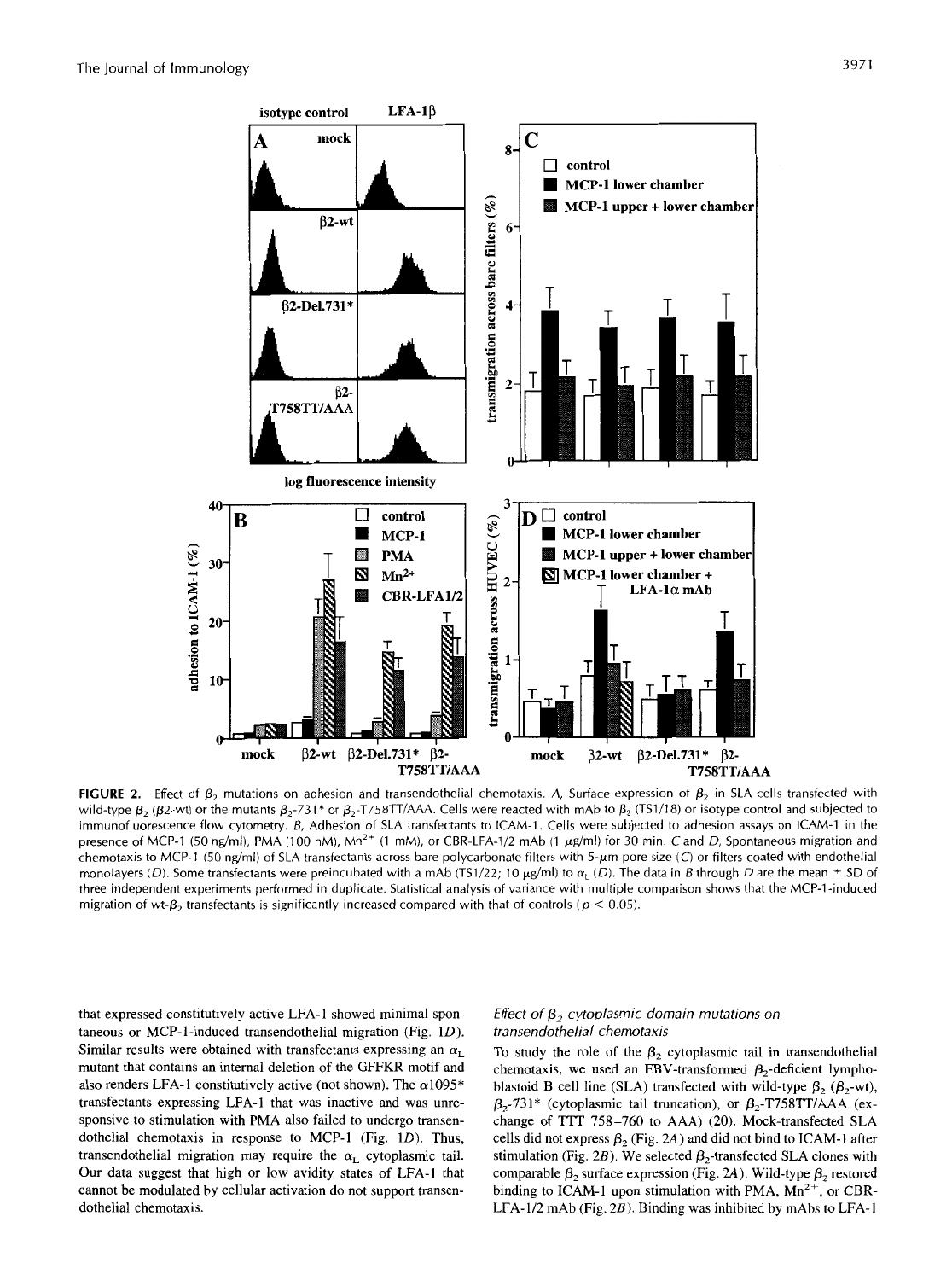(not shown). Truncation of the  $\beta_2$  cytoplasmic tail ( $\beta_2$ -731<sup>\*</sup>) or the mutation T758TT/AAA eliminated binding in response to PMA but not to  $Mn^{2+}$  or CBR-LFA-1/2 mAb (Fig. 2B). MCP-1 did not stimulate adhesiveness.

The SLA clones showed equivalent transmigration to MCP-1 across bare filters that was inhibited by MCP-1 in the upper chamber, confirming that migration was chemotactic and not chemokinetic (Fig. 2C). This again suggested that chemotaxis across bare filters is LFA-1 independent and excluded differences in intrinsic motility between the clones. Transfection of  $\beta_2$ -wt conferred chemotaxis to MCP-I across endothelium, which was inhibited by the  $\alpha$ <sub>L</sub> mAb TS1/22 (Fig. 2D). Truncation of the  $\beta$ <sub>2</sub> cytoplasmic tail completely abolished transendothelial chemotaxis, whereas transfectants expressing  $\beta_2$  with a mutation of the TTT motif showed normal chemotaxis to MCP-1 (Fig.  $2D$ ). These data suggest that LFA-1-mediated transendothelial chemotaxis requires the  $\beta_2$  cytoplasmic tail but not the TTT site, which is involved in PMAstimulated adhesion.

## *Effects of sustained LFA- 1 activation and dimeric siCAM- <sup>I</sup> on transendothelial chemotaxis of PBMC*

Using different approaches, we studied the role of LFA-1 avidity in transendothelial migration of PBMC. We used CBR-LFA-1/2 mAb and Mn<sup>2+</sup> to induce a prolonged activation of  $\beta_2$  integrin avidity (25, 28). Inhibition with mAbs demonstrated that transendothelial chemotaxis of monocytes stimulated by MCP-I was primarily mediated by LFA-1 and ICAM-I (Fig. 3A). Stimulation with CBR-LFA-1/2 mAb and  $Mn^{2+}$  dose-dependently inhibited transendothelial chemotaxis of monocytes stimulated by MCP-1 to MCP-1 (Fig. 3A). In PBL, which express LFA-1 but not Mac-I, activation of LFA-1 with CBR-LFA-1/2 mAb attenuated spontaneous transmigration and markedly inhibited LFA- 1-dependent transendothelial chemotaxis to MCP-I (Fig. *3B).* Hence, transendothelial chemotaxis of PBMC appears to be impaired by sustained activation of LFA-I.

An increase in LFA-1 avidity would enable binding of bivalent ICAM-1 and, hence, allow inhibition of LFA-1 functions by bivalent ICAM-1, as previously demonstrated in cell adhesion assays (18). To study whether low avidity of LFA-1 is sufficient for transendothelial migration of PBMC or whether it requires increases in LFA-1 avidity, we used monomeric five-domain soluble ICAM-1, (sICAM-1), bivalent five-domain ICAM-1/IgA Fc chimera (IC1 -IgA), monomeric (mICI-2D) and dimeric two-domain ICAM-I (dIC1-2D) as soluble inhibitors of high avidity LFA-1 interactions. We detected LFA- 1 -dependent binding of IC1 -1gA to PBL in the presence of  $Mg^{2+}/EGTA$ , but not with PMA or MCP-1 (not shown). IC1-IgA and dICI-2D, but not SICAM-I, mIC1-2D, or IgA, markedly inhibited MCP-1-induced transendothelial chemotaxis of monocytes (Fig. 4A) and lymphocytes (Fig. 4B). IC1- IgA (IC<sub>50</sub> = 50 nM) was more effective than dIC1-2D (IC<sub>50</sub> = 150) nM). The affinity of monomeric SICAM-I for LFA-I may be too low to inhibit transmigration within the range of concentrations used. Inhibition was due to interactions with LFA-1, since transmigration of lymphocytes that express LFA-1 and not Mac-I was reduced, and dIC1-2D, which contains the binding site for LFA-1 but not Mac-I (44), inhibited transmigration of monocytes that express LFA-I and Mac-1. Chemotaxis through bare filters was not affected by dimeric SICAM-I (not shown). Thus, transendothelia1 chemotaxis of PBMC may involve the induction of high avidity LFA-1.



**FIGURE 3.** Effect of sustained LFA-1 activation on transendothelial chemotaxis of PBMC. *A,* Chemotaxis of monocytes to MCP-1 (100 ng/ml) across endothelial monolayers. Cells were pretreated with CBR-LFA-1/2 mAb or  $Mn^{2+}$  at the indicated concentration. Spontaneous migration was  $1.8 \pm 0.4\%$  of input. Monocytes were preincubated with the  $\alpha$ <sub>L</sub> mAb TS1/22 (10  $\mu$ g/ml), and HUVEC were preincubated with ICAM-1 mAb R6.5 or isotype control X63 (both 20  $\mu$ g/ml). *B*, Spontaneous migration and chemotaxis to MCP-1 (50 ng/ml) of PBL across endothelial monolayers. Cells were pretreated with blocking  $\alpha$ <sub>L</sub> mAb (TS1/22; 10  $\mu$ g/ml), stimulatory mAb CBR-LFA-1/2 (1  $\mu$ g/ml), or isotype control. Data are the mean  $\pm$  SD of three independent experiments performed in duplicate.

## **Discussion**

We have presented several lines of evidence demonstrating that the transendothelial chemotaxis of mononuclear cells is modulated by the avidity of LFA-I. 1) MCP-I failed to induce transendothelial chemotaxis of J- $\beta$ 2.7 transfectants expressing  $\alpha_L$  that was truncated before the cytoplasmic GFFKR motif and locks LFA-1 in a high avidity state. 2) Transfectants expressing  $\alpha_L$  truncated after the GFFKR motif, which are defective in binding to ICAM-I, failed to undergo transendothelial chemotaxis to MCP-I. 3) Similarly, SLA transfectants that expressed a truncated  $\beta_2$  subunit and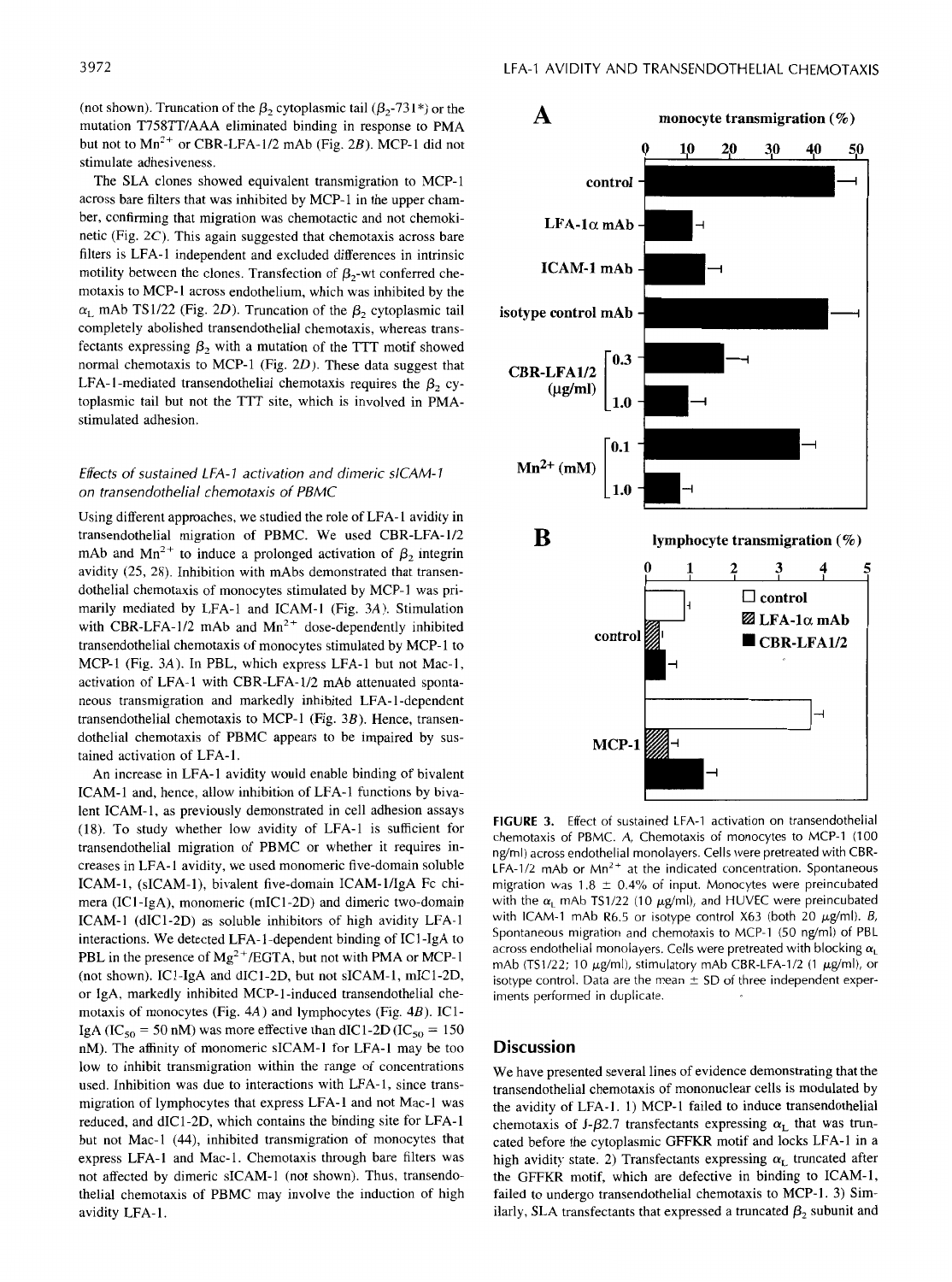**FIGURE 4.** Effect of dimeric sICAM-1 on transendothelial chemotaxis of PBMC. Dose response of inhibition of monocyte *(A)* or lymphocyte *(B)* transendothelial chemotaxis. Chemotaxis to MCP-1 (100 ng/ml) of PBMC across endothelial monolayers in the presence of purified IC1 -lgA, five-domain ICAM-1 (SICAM-l), and dimeric (dlC1-2D) or monomeric (mlC1-2D) two-domain ICAM-1 at the indicated concentrations. Input and transmigrated cells were counted by flow cytometry using light scatter gates for monocytes *(A)* and lymphocytes *(B).* Molar concentrations are for ICAM-1 monomeric units. Data are the mean  $\pm$  SD of three independent experiments performed in duplicate.



are defective in binding to ICAM-1 failed to transmigrate. 4) **Sus**tained activation of LFA-1 with CBR-LFA-1/2 mAb or  $Mn^{2+}$  inhibited transendothelial chemotaxis of PBMC. *5)* PBMC transmigration was inhibited with dimeric forms of ICAM-I, suggesting that transendothelial chemotaxis may involve the induction of high avidity LFA-I receptors. Taken together, our data suggest that transendothelial chemotaxis may require changes in LFA-1 avidity, rather than a sustained increase in avidity or low avidity that is unresponsive to stimulation by cellular signaling pathways.

MCP-1 induced transendothelial chemotaxis in transfectants that expressed LFA-1, but not in cells that were deficient in either  $\alpha_1$  or  $\beta_2$ , indicating that it was largely dependent on LFA-1 (20, 36). In contrast, chemotaxis across bare filters was LFA-1 independent and was equivalent in different transfectants, indicating that intrinsic motility was not affected. This was consistent with findings that T cell clones from LAD patients have an impaired ability to migrate through endothelial monolayers, but similar intrinsic motility, compared with control clones (IO).

To elucidate how LFA-1 avidity is correlated with transendothelial chemotaxis, we tested truncation mutants of the  $\alpha_L$  and  $\beta_2$ cytoplasmic domain. Mutations in the  $\alpha$ IIb or  $\alpha$ <sub>L</sub> cytoplasmic domain that disrupt the conserved GFFKR motif increase ligand binding affinity, suggesting that an intact GFFKR motif maintains a default low affinity state (22, 23). We confirmed findings that deletion of the  $\alpha_L$  cytoplasmic tail including the GFFKR motif  $(\alpha 1090^*)$  resulted in a constitutively active form of LFA-1 in lymphoblastoid cells (24), whereas deletion of the  $\alpha_L$  cytoplasmic domain after the GFFKR motif ( $\alpha$ 1095\*) conferred a low avidity state of LFA-I. Chemotaxis across bare filters, which reflects LFA-1-independent intrinsic motility, was not affected. However, MCP-1 failed to induce transendothelial chemotaxis in the constitutively active  $\alpha$ 1090\* and inactive  $\alpha$ 1095\* truncation mutants of the  $\alpha$ <sub>L</sub> cytoplasmic domain.

Truncation of the  $\alpha_L$  cytoplasmic domain before the GFFKR motif  $(\alpha 1090^*)$  may impair transmigration by increasing LFA-1 avidity rather than by modulating post-ligand binding events or cytoskeletal rearrangement, since its constitutive binding to ICAM-1 was not inhibited by cytochalasin  $D(24)$ . Despite its high

avidity,  $\alpha$ 1090\* failed to promote cell aggregation, which requires cell motility (24). The defect in transendothelial chemotaxis of transfectants expressing the low avidity truncation mutant,  $\alpha$ 1095<sup>\*</sup>, further emphasized the association between the capacity for avidity regulation and migration as well as the involvement of the  $\alpha_{\rm r}$  cytoplasmic tail.

The  $\beta_2$  cytoplasmic domain, but not its TTT motif, were also found to be required in transendothelial chemotaxis. The  $\beta_2$  cytoplasmic domain and the TTT site control constitutive binding of COS transfectants to ICAM-1 and stimulation with PMA (19, 20). Deletion of the  $\beta_2$ , but not the  $\alpha_L$ , cytoplasmic tail has been shown to abolish colocalization of LFA-I with actin and its coprecipitation with vinculin and  $\alpha$ -actinin in COS cells, indicating its role in cytoskeletal associations of LFA-1 (45). The TTT site also modulates PMA-induced CHO cell adhesion mediated by the LFA-I cytoplasmic domain by affecting its cytoskeletal interactions without changes in affinity **(21).** Hence, transendothelial chemotaxis appears to involve yet to be defined regions in the  $\beta$ , cytoplasmic domain distinct from the TTT motif.

Recently, a study in CHO cells expressing  $\alpha I_{\text{B}}\beta_2$  with mutations in the  $\alpha$ IIb or  $\beta_3$  cytoplasmic domains associated high affinity for ligand with reduced migration rates on fibrinogen, independent of effects on cytoskeletal organization (46). Truncation of aIIb after the GFFKR motif resulted in low affinity for ligand and increased cytoskeletal organization and was also associated with reduced migration rates. Moreover, truncation of the  $\beta_3$  cytoplasmic domain results in a loss of focal adhesions or stress fibers and decreased haptotaxis, but increased random migration. These results implicated integrin affinity and cytoskeletal organization as important regulators of cell migration and, consistent with our data, showed that high affinity is dominant in inhibiting migration. We cannot exclude that mutations affecting LFA-I avidity modulate post-ligand binding events or associations with the cytoskeleton. Our results differ from previous work in the study of directed rather than random migration in the use of a physiologic integrin/ cell type combination and in the use of a cell type that lacks focal adhesions and stress fibers.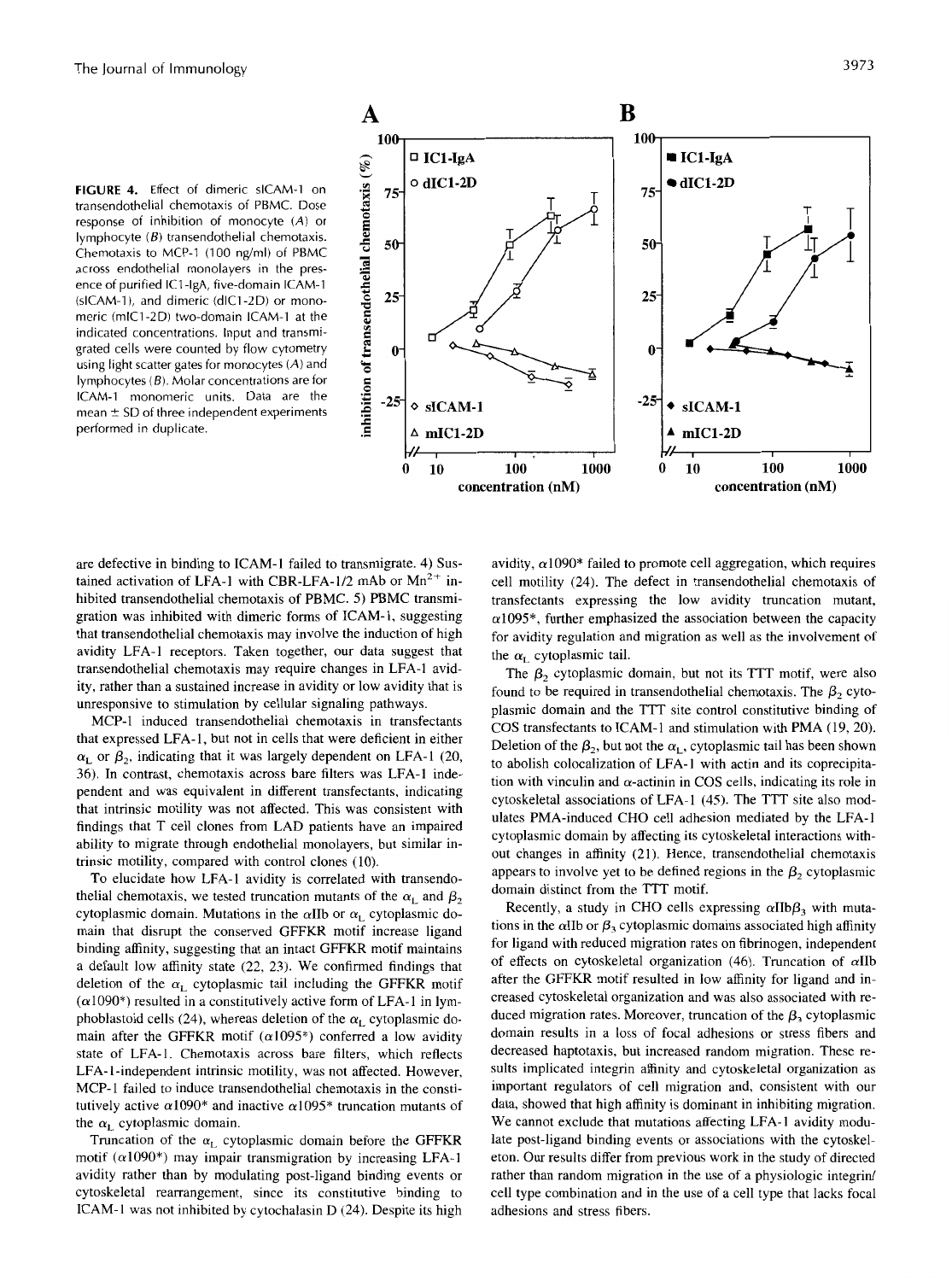We further analyzed the role of LFA-1 avidity in transendothelial chemotaxis of PBMC. Prolonged activation of  $\beta_2$  integrin affinity with CBR-LFA-1/2 mAb or  $Mn^{2+}$  inhibited transendothelial chemotaxis of monocytes and lymphocytes. Lymphocytes express LFA-I but not Mac-1. Inhibition with mAbs confirmed that monocytes use primarily LFA-1 to migrate across unstimulated endothelium in vitro (12). LFA-1 may also play a more important role in monocyte migration to inflammatory sites in vivo, as Mac-1 mAb inhibits only in combination with LFA-1 mAb **(47).** Thus, transendothelial diapedesis of both monocytes and lymphocytes appears to be impaired by sustained activation of LFA-1. Similarly, activation of  $\beta_1$  integrin with a stimulatory mAb has been shown to block transendothelial migration of eosinophils (48).

Dimeric forms of ICAM-1, including dIC1-2D, which contains the binding site for LFA-1 but not Mac-1 (44), markedly inhibited MCP-1-induced transendothelial chemotaxis of monocytes and lymphocytes. Similar to our findings with IC1-IgA, it has been reported that dimeric ICAM-1Fc proteins bind to T cells and inhibit T cell adhesion to ICAM-1 when high affinity forms of LFA-1 are induced by  $Mg^{2+}/EGTA$ , but not after stimulation with phorbol ester (18). This is consistent with our finding that transmigration did not require the TTT motif, which is important in stimulation with phorbol ester. The inhibition with dimeric ICAM-1 suggests that LFA-I is present in a high avidity state during transendothelial migration, at least transiently, and that this high avidity state is required for transmigration. The specific targeting of transendothelial chemotaxis with soluble ICAM-1 dimers may allow selective inhibition of mononuclear cell extravasation in vivo. To our knowledge, this is the first demonstration that soluble forms of ICAM-1 inhibit the functional response to a physiologic agonist.

Consistent with previous findings *(35),* no significant regulation of LFA-1 avidity by MCP-1 was detectable in adhesion or ligand binding assays. However, **our** data suggest that dynamic changes in LFA-1 avidity are important in transendothelial chemotaxis. Hence, alterations in LFA-1 avidity induced by chemokines may be very transient, polarized to relevant plasma membrane areas (i.e., the leading edge), or restricted to subsets of LFA-1 molecules. Cells expressing LFA-1 cytoplasmic domain mutants that are either in a high **or** a low avidity state are defective in transendothelial chemotaxis. A dynamic regulation of LFA-1 avidity with transient or cyclic activation and deactivation would enable the temporal coordination of traction and detachment to promote migration of mononuclear cells through endothelial junctions.

## **Acknowledgments**

**We** thank **Drs.** *G.* LaRosa **and** C. Mackay for CCR2 **mAb** and **cDNA.** 

## **References**

- **1.** Butcher, E. C. 1991. Leukocyte-endothelial cell recognition: three (or more) steps to specificity and diversity. *Cell* 67:1033.
- 2. Springer, T. A. 1995. Traffic signals on endothelium for lymphocyte recirculation and leukocyte emigration. *Annu. Rev. Physiol.* 57:827.
- 3. Huber, A. R., **S.** L. Kunkel, R. F. Todd, **111,** and **S. J.** Weiss. 1991. Regulation of transendothelial neutrophil migration by endogenous interleukin-8. *Science* 254:99.
- 4. Rot, A. 1992. Endothelial cell binding of NAP-1/IL-8: role in neutrophil emigration. *Immunol. Today* 13.291.
- *5.* Tanaka, **Y.,** D. H. Adams, **S.** Hubscher, H. Hirano, U. Siebenlist, and *S.* Shaw. 1993. T-cell adhesion induced by proteoglycan-immobilized cytokine MIP-1 $\beta$ . *Nature* 361:79.
- 6. Randolph, *G.* I., and M. B. Furie. 1995. A soluble gradient of endogenous monocyte chemoattractant protein-I promotes the transendothelial migration of monocytes in vitro. *J. Immunol.* 155:3610.
- 7. Anderson, D. C., F. C. Schmalsteig, M. **J.** Finegold, B. J. Hughes, R. Rothlein, L. J. Miller, **S.** Kohl, M. F. Tosi. R. L. Jacobs, T. C. Waldrop, A. **S.** Goldman, W. T. Shearer, and T. A. Springer. 1985. The severe and moderate phenotypes of heritable Mac-I, LFA-I deficiency: their quantitative definition and relation to leukocyte dysfunction and clinical features. *J. Infect. Dis.* 152:668.
- **8.** Carlos, T. M., and **J.** M. Harlan. 1994. Leukocyte-endothelial adhesion molecules. *Blood* 84:2068.
- 9. Smith, C. W., **S.** D. Marlin, R. Rothlein, C. Toman, and D. C. Anderson. 1989. Cooperative interactions of LFA-I and Mac-1 with intercellular adhesion molecule-I in facilitating adherence and transendothelial migration of human neutrophils in vitro. *J. Clin. Invest.* 83:2008.
- 10. Kavanaugh, A. F., E. Lightfoot, P. E. Lipsky, and **N.** Oppenheimer-Marks. 1991. Role of CD11/CD18 in adhesion and transendothelial migration of T cells: analysis utilizing CD18-deficient T cell clones. *J. Immunol.* 146:4149.
- **11.** Roth, **S.** J., M. W. Carr, **S. S.** Rose, and T. A. Springer. 1995. Characterization of transendothelial chemotaxis of T lymphocytes. *J. Immunol. Methods 100:*  97.
- 12. Meerschaert, J., and M. B. Furie. 1995. The adhesion molecules used by monocytes for migration across endothelium include CDI la/CD18. CD1 IblCD18, and VLA-4 on monocytes and ICAM-I, VCAM-I, and other ligands on endothelium. *J. lmmunol.* 154:4099.
- 13. Muller, W. A., **S.** A. Weigl, X. Deng, and D. M. Phillips. 1993. PECAM-1 is required for transendothelial migration of leukocytes. *J. Exp. Med.* 178:449.
- 14. Dustin, M. L., and T. A. Springer. 1989. T cell receptor cross-linking transiently stimulates adhesiveness through LFA-I, *Nature* 341:619.
- van Kooyk, Y., P. van de Wiel-van Kemenade, P. Weder, T. W. Kuijpers, and C. G. Figdor. 1989. Enhancement of LFA-I-mediated cell adhesion by triggering through CD2 or CD3 on T lymphocytes. *Nature* 342:811.
- 16. Pardi, R., L. Inverardi, C. Rugarli, and **1.** R. Bender. 1992. Antigen-receptor complex stimulation triggers protein kinase C-dependent CDI la/CD18-cytoskeleton association in T lymphocytes. *J. Cell Biol.* 116:1211.
- 17. Lollo. B. A., K. W. H. Chan, E. M. Hanson, V. T. Moy, and A. A. Brian. 1993. Direct evidence for two affinity states for lymphocyte function-associated antigen **1** on activated T cells. *J. Bid. Chem.* 268:21693.
- **18.** Stewart, M. P., C. Cabanas, and N. Hogg. 1996. T cell adhesion to intercellular adhesion molecule-I (ICAM-1) is controlled by cell spreading and the activation of integrin LFA-I , *J. Immunol.* 156:1810.
- 19. Hibbs, M. L., H. Xu, **S.** A. Stacker, and T. A. Springer. 1991. Regulation of adhesion to ICAM-I by the cytoplasmic domain of LFA-I integrin beta subunit. *Science* 251:1611.
- 20. Hibbs, M. L.. **S.** Jakes, **S.** A. Stacker, R. W. Wallace, and T. A. Springer. 1991. The cytoplasmic domain of the integrin lymphocyte function-associated antigen I *p* subunit: sites required for binding to intercellular adhesion molecule **1** and the phorbol ester-stimulated phosphorylation site. *J. Exp. Med.* 174:1227.
- 21. Peter, K., and T. E. O'Toole. 1995. Modulation of cell adhesion by changes in  $\alpha_{L}\beta_{2}$  (LFA-1, CD11a/CD18) cytoplasmic domain/cytoskeleton interaction. *J. Exp. Med.* 181:315.
- 22. O'Toole, T. E., D. Mandelman. **I.** Forsyth, **S.** J. Shattil. E. F. Plow, and M. H. Ginsberg. 1991. Modulation of the affinity of integrin  $\alpha_{\rm Ilb}\beta_3$  (GPIIb-IIIa) by the cytoplasmic domain of  $\alpha_{\text{IIb}}$ . *Science* 254:845.
- 23. O'Toole, T. E., Y. Katagiri, R. **I.** Faull, K. Peter, R. Tamura, V. Quaranta, **J.** C. Loftus, **S. J.** Shattil, and M. H. Ginsberg. 1994. Integrin cytoplasmic domains mediate inside-out signal transduction. *J. Cell Biol.* 124:1047.
- 24. Lu, C.-F., and T. A. Springer. 1997. The  $\alpha$  subunit cytoplasmic domain regulates the assembly and adhesiveness of integrin lymphocyte function-associated antigen-I (LFA-I). *J. lmmunol.* 159:268.
- 25. Dransfield. I., C. Cabahas, A. Craig, and **N.** Hogg. 1992. Divalent cation regulation of the function of the leukocyte integrin LFA-I. *J. Cell Biol.* 116.219.
- 26. Keizer, *G.* D., W. Visser, M. Vliem, and C. G. Figdor. 1988. A monoclonal antibody (NKI-L16) directed against a unique epitope on the  $\alpha$ -chain of human leukocyte function-associated antigen **1** induces homotypic cell-cell interactions. *J. lmmunol.* 140:1393.
- 27. Andrew, D., A. Shock, E. Ball, **S.** Ortlepp, J. Bell, and M. Robinson. 1993. KIM185, a monoclonal antibody to CD18 which induces a change in the conformation of CD18 and promotes both LFA-I- and CR3-dependent adhesion. *Eur. J. lmmunol.* 23:2217.
- 28. Petruzzelli, L., L. Maduzia, and T. Springer. 1995. Activation of LFA-1 (CD11a/ CD18) and Mac-I (CDllblCDIX) mimicked by an antibody directed against CD18. *J. Immunol.* 155:854.
- 29. Stossel, T. P. 1993. On the crawling of animal cells. *Science* 260:1086.
- 30. Lauffenburger, D. A,, and A. **F.** Honvitz. 1996. Cell migration: a physically integrated molecular process. *Cell* 84.359.
- 31. Detmers, P. A,, **S.** K. Lo, **E.** Olsen-Egbert, A. Walz. M. Baggiolini, and **Z. A. Cohn. 1990. Neutrophil-activating protein 1/interleukin 8 stimulates the** binding activity of the leukocyte adhesion receptor CD11b/CD18 on human neutrophils. *J. Exp. Med.* 171:1155.
- 32. Diamond, M. **S.,** and T. A. Springer. 1993. A subpopulation of Mac-I (CDI Ibl *J. Cell Biol.* 120:545. CD18) molecules mediates neutrophil adhesion to [CAM-I and fibrinogen.
- 33. Baggiolini, M., B. Dewald, and B. Moser. 1994. Interleukin-8 and related chemotactic cytokines-CXC and CC chemokines. *Ad)'. lmmunol.* 55:97.
- 34. Carr, M. **W., S. J.** Roth, E. Luther, **S. S.** Rose, and T. A. Springer. 1994. Monocyte chemoattractant protein-I is a major T lymphocyte chemoattractant. *Proc. Natl. Acad. Sci. USA* 91:3652.
- *35.* Car, M. W., R. Alon, and T. A. Springer. 1996. The C-C chemokine MCP-I 4:179. modulates the avidity of  $\beta_1$  but not  $\beta_2$  integrins on T lymphocytes. *Immunity*
- 36. Weber, K. **S.** C., M. R. York, T. A. Springer, and L. B. Klickstein. 1997. Characterization of lymphocyte function-associated antigen I (LFA-1)-deficient T cell lines: the  $\alpha_L$  and  $\beta_2$  subunits are interdependent for cell surface expression. *J. lmmunol.* 158:273.